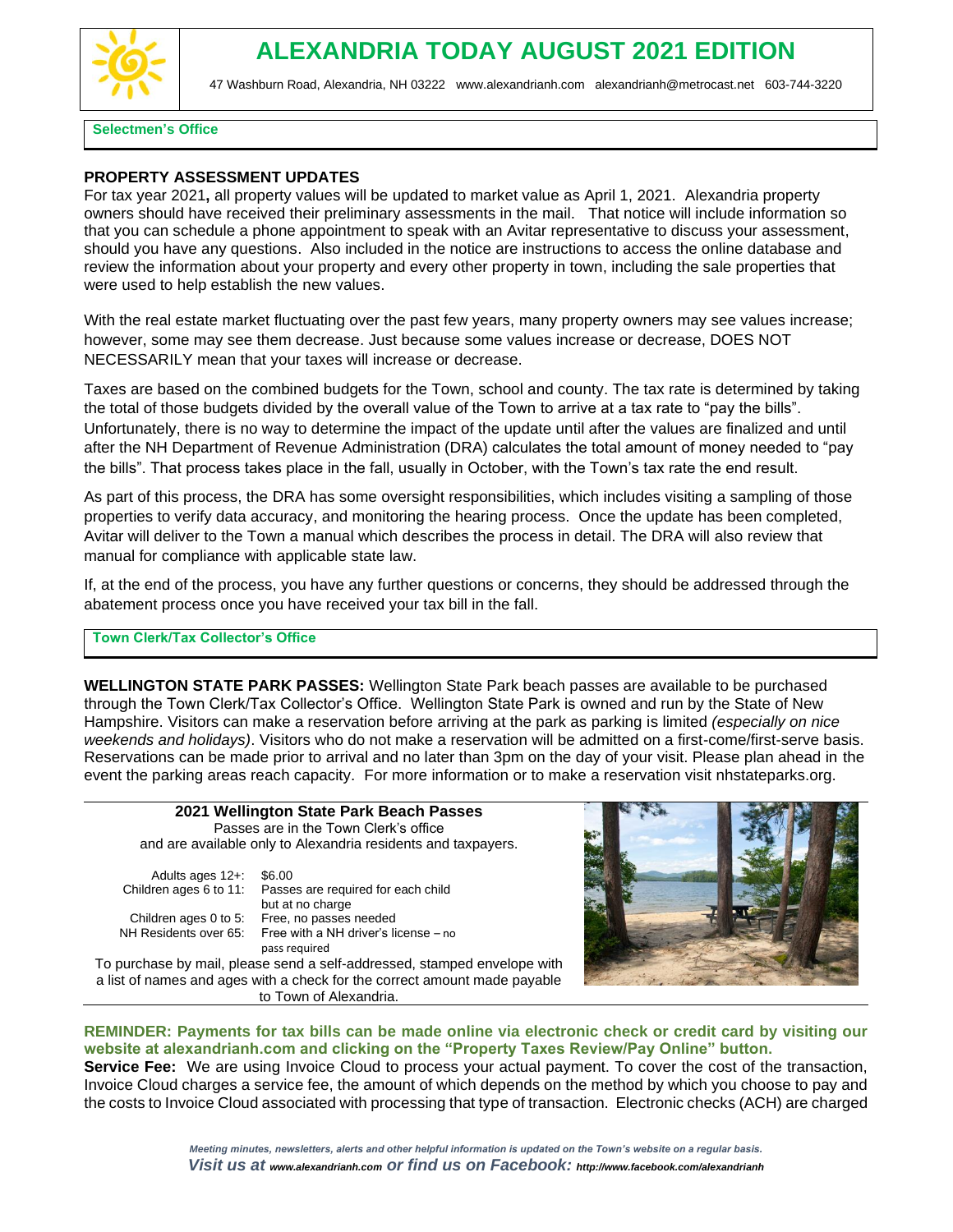

a flat fee of \$0.95 per transaction. Credit and debit cards are charged 2.95% of the amount being paid. For instance, if you are paying \$100 by credit card, the service fee will be \$2.95. **Making a Partial Payment?** Partial payments can be made by adjusting the Payment Amount on the Check Out Page.

### **Alexandria Conservation Commission**



New Hampshire is home to 8 species of bats. All are "of conservation concern." Bats play an important role in our ecosystems and, although some may find them an annoyance, even frightening, they need to be protected. Of the 8 species found in New Hampshire, 6 are on the state endangered list.

If bats fly into the living spaces of your house, don't panic. They do not want to be there. Open any outside windows and doors to the room where the bat is, and leave the room, closing any interior doors behind you and turning off the lights. They will soon find their way outdoors. Do not touch a bat with your bare hands. If you touch a bat, you may be exposed to rabies. Call your doctor and the NH Department of Health and Human Services, Bureau of Infectious Disease Control, at (603) 271-4496 right away. In the summer, free the bat as soon as possible. In the winter, choose the warmest part of the day for the release. Bats found in buildings during the winter may not survive if released outside in below-freezing temperatures, high winds, or heavy rain. If you find a bat in any of these conditions, contact a licensed wildlife rehabilitator.

Bats like to roost in attics because they are hot, safe places to raise their young, called pups. Big brown bats may also use buildings for hibernation in the winter. Bats have their pups from mid-May to mid-August. The pups will begin to fly in July, but still need a safe place to roost for a few weeks. In mid-August, the bats generally leave to seek a safe place to spend the winter, so this is a good time to bat proof your home. During July, you can figure out how bats are getting into your attic by observing where the bats exit at dusk so you will know which holes you need to seal. Then in August, when the bats are ready to leave, you can seal off your structure. Use one-way doors to make sure the bats are out before you seal. This is a safe, effective, and humane way of evicting unwanted bats. You can either do this yourself or hire a licensed Wildlife Control Operator. If you seal up your attic before the pups are ready to leave, they either will be trapped and die, or will find their way into the living spaces in your house. The mother bats may also attempt to fly into your home living spaces, seeking a way back to their pups.

To recap; bats are important to our ecosystems and should be protected, do not touch bats with your bare hands, and avoid removing bats from attics, if possible, mid-May through mid-August. For more information on bats in New Hampshire, contact the Wildlife Division at **[wildlife@wildlife.nh.gov](mailto:wildlife@wildlife.nh.gov)**.

### **Source: wildlife.state.nh.us/nongame/bats-homeowners.html**



**Alexandria Waste Management Committee 08/21** 



**Recycling is contagious; You set the example, and others will follow**

*Trivia Quiz Question for the Month:* What percent of Americans are unsure of how local recycling programs work? *(see bottom of newsletter article for correct answer)* 

### **Money in our Pockets**

In June, our total revenue received from recyclables was \$976, generated by \$261 from aluminum cans and \$582 from light tin and misc. metal. There was a net adjustment for glass credited in June of \$131. Through June 2021, we have realized a net savings of \$4,368. Based on our 6-month numbers, I've set our objective for 2021 at \$10,000, which will be a stretch, but is attainable. As you know, in addition to saving us money, your efforts to recycle have a positive impact on our environment and preserve our natural resources for all to enjoy.



### **What's New at the Transfer Station**

Normally, the TSSC meetings are on the 1st and 3rd Tuesday of the month, immediately following the Select Board meeting (approximately 6:30pm), and residents are always welcome to attend.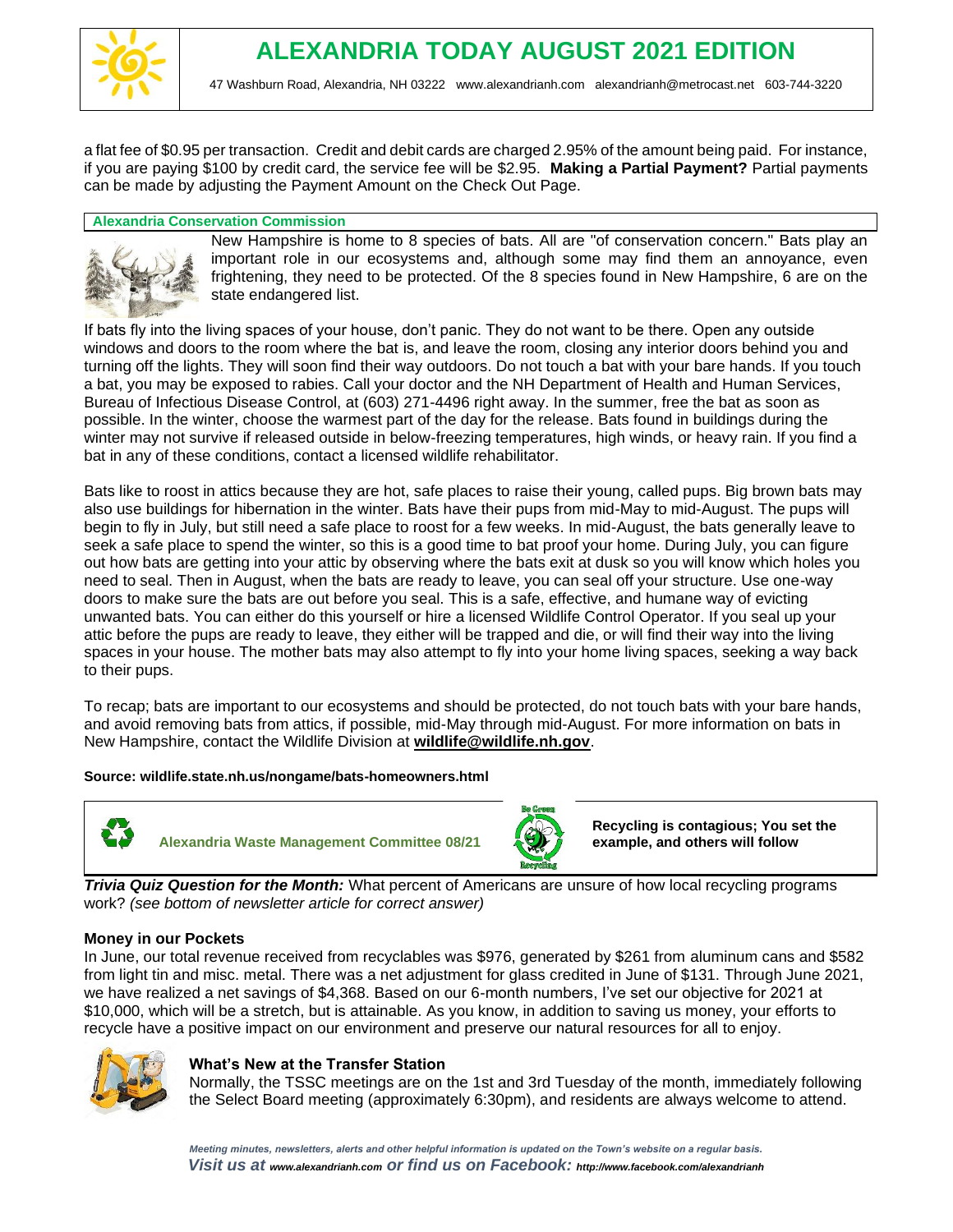

However, in some instances it becomes necessary to cancel or reschedule meeting pending receipt of information from sources beyond the town's control (DES for example). The town posts updated meeting schedule information on the town website whenever possible, and it is suggested that residents interesting in attending these meetings check the website prior to setting out for the meeting.

There was a TSSC meeting held on the 20th of July. Erin Darrow was able to attend remotely and presented the committee with a new layout design based on information developed during a site visit in May. Based on this visit to the site, it appears that substantial earth work and cost can be avoided by placing the whole transfer station to the south of the access drive off Cass Mill Rd. A complete, conceptional layout design is required before permits for the gravel pit can be submitted. Several suggestions were taken under consideration, including where to place the scale (a future enhancement) which Erin will include when fine tuning the layout. There was some discussion regarding terrain alteration, but in general the committee approved the layout design and the discussion moved to aesthetic design features such as protection berms and landscaping to protect the abutting neighbors. It was also concluded that a 6-foot security fence enclosing the property would be needed. Erin is following up with Eversource regarding the utility right-of-way reportedly traversing the property. Additional site meetings may be required to confirm findings and assumptions as we move forward, however, none have been scheduled at this time.



The staff has asked that I again remind residents, especially returning summer residents who may not be aware of some of the recent changes, to be especially mindful of throwing material into the correct bins. The compactor is for household waste and loose paper only; all other waste goes into specifically designated containers. Also, please remember to break-down your cardboard boxes before throwing

them into the container. Keith advises me that we have 4 new *Helpsy* containers for the collection of used clothing. *Helpsy* is a non-profit organization that collects and distributes clothing to those in need. If you have unwanted, **usable clothing**, please consider donating it by using these containers – no receipts are provided. There will also be a collection container for recycling old books and magazines. **This container is for books and magazines only**; all other paper continues to go into the compactor, and cardboard in with the construction demo material. If you have question, please ask one of the attendants for help.

**A reminder**, Hazardous Waste Day this year it will be held on 7 August 8:30 – 12:00 at the Bristol Newfound School. Detailed information can be found on the Lakes Region website at www.lakesrpc.org/serviceshhw.asp. Please consult the website for information about what types of materials are and are NOT accepted and any special handling needed.



.

### **Every Individual Can Contribute**

*Single Use to Reuse* has changed its name to *America's Plastic Makers®*. America's Plastic Makers® are the leading U.S. producers of modern plastic materials used to make products that are addressing society's greatest challenges, including the global threat of a changing climate,

clean water infrastructure, and investments to improve food security across the globe. Their materials enable innovations that improve our lives by protecting our environment, lowering greenhouse gas emissions, using fewer resources, and contributing to nearly every sector of our economy. They are promoting, advocating, and building towards a more sustainable future for our planet while also innovating new technologies and infrastructure to reduce waste. The company believes that building a circular economy for plastic is essential to reducing plastic waste. In the United States, the company has set two goals:

- • 100% of plastics packaging **is recyclable or recoverable** by 2030.
- • 100% of plastics packaging is **re-used, recycled, or recovered** by 2040.

We all have a part to play to create a sustainable, circular economy for plastic. It will require ongoing and expanded cooperation among plastic producers, manufacturers, brands and retailers, recyclers, and waste haulers, as well as citizens, communities, non-profits and policymakers. We must come together to advance the solutions and infrastructure to solve the plastic waste issue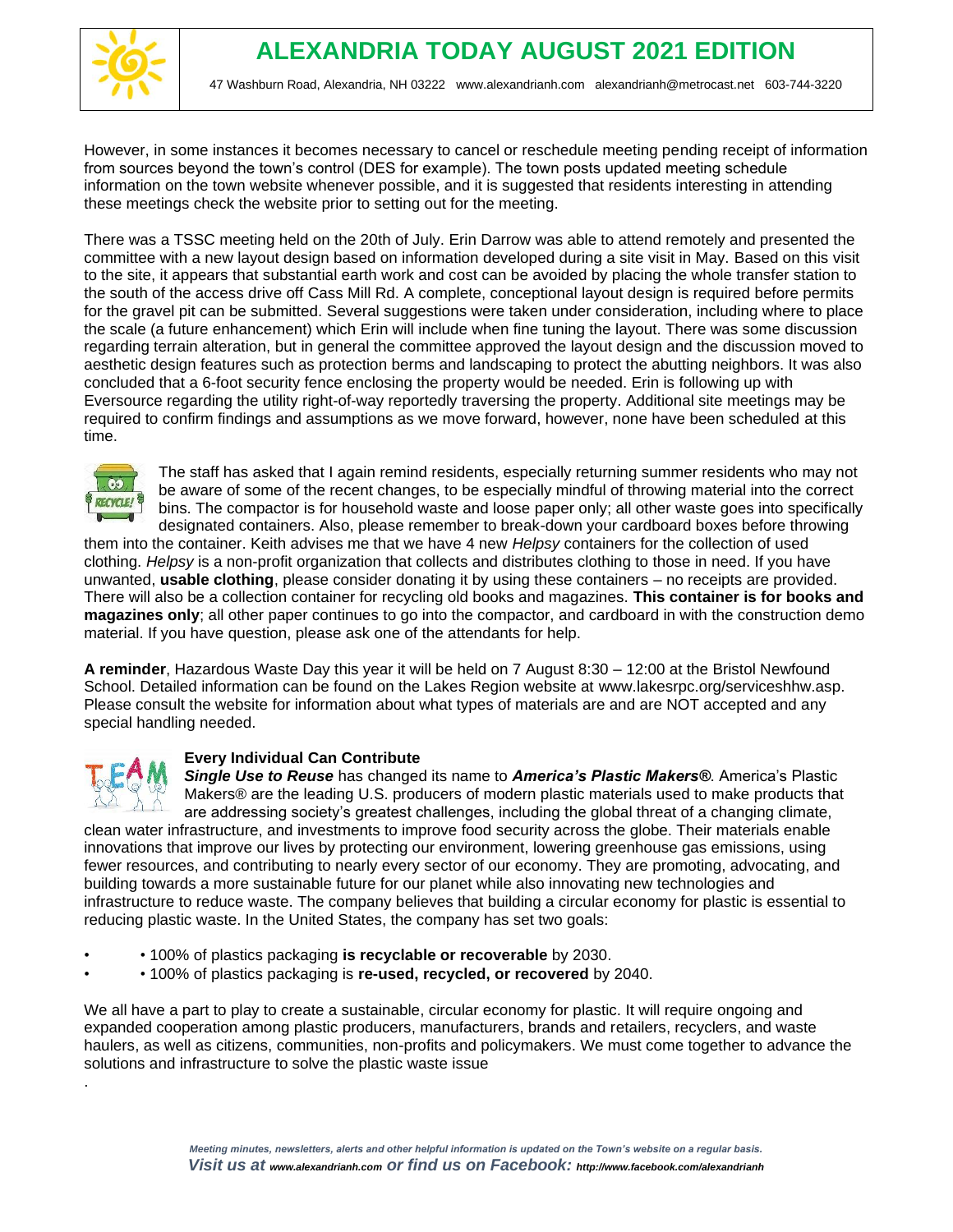



Creative ideas for recycling, reusing items, and interesting articles or websites offering recycling ideas are always welcome as are comments and suggestions about the newsletter articles. Please submitted your comments to: steve.whitman@hotmail.com; be sure to state "recycling comments" in the subject. In some cases, with the author's permission, comments may be printed in

subsequent issues.

Answer to trivia question: 62% of Americans feel that a lack of knowledge is causing them to recycle incorrectly. According to the findings, these concerns stem from an absence of recycling information and a general misunderstanding of what **can** and can't be recycled. Please visit our town website for recycling details for Alexandria or ask a staff member at the transfer station. Thank You.

**Alexandria Fire Department**

# **ACodeRED**

CodeRED is the FREE community notification system available to Alexandria residents that will send you alerts concerning time-sensitive and/or emergency information that may impact your area via phone calls, text messages, emails, and social media. AVFD encourages you to actively participate in emergency preparedness by remaining informed.

- **Uses** The CodeRED® system will be used to send critical communications, from evacuation notices to missing child alerts.
- **Caller ID** When you see the following displayed, you will know the call is from us. If you would like to hear the last message delivered to your phone, simply dial the number back.
- Emergency Notifications 1-866-419-5000 or Emergency Comm
- General Notifications 1-855-969-4636 or General Comm

**Privacy Privacy Privacy Privacy Privacy Privacy Privacy Privacy Privacy Privacy Privacy Privacy Privacy Privacy Privacy Privacy Privacy Privacy Privacy Privacy Privacy Privacy P Join Our Database** To make sure you receive notifications, please register at http://www.alexandrianh.com or visit facebook.com/Alexandria Fire Department@AlexandriaFD01 and click the sign-up button.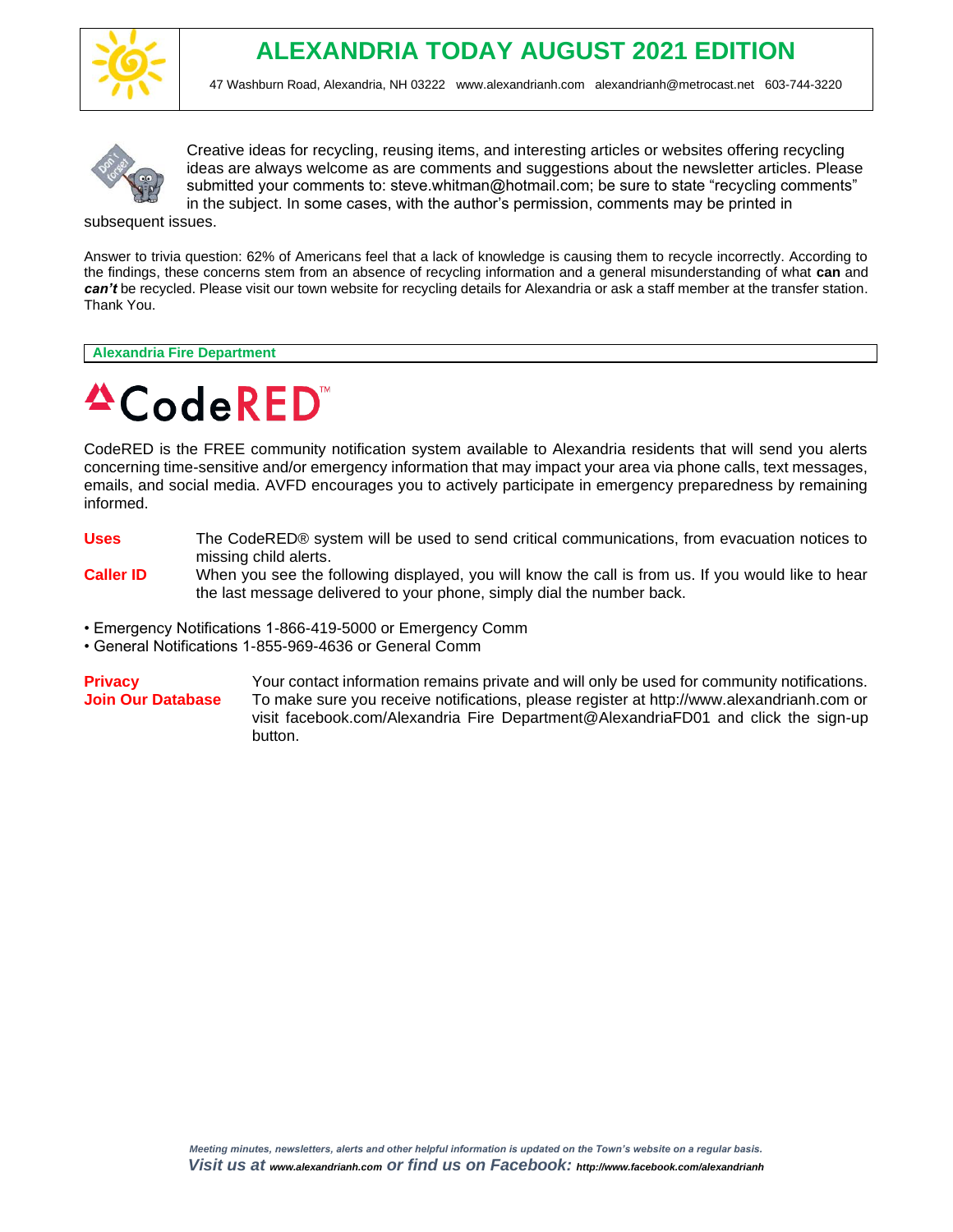

### **Other Local Events/Organizations**

**American Red Cross** 

### **BLOOD DRIVES**

**Tuesday, August 31, 2021 from 12:30 pm to 5:00 pm**

Marian Center, 17 West Shore Road, Bristol, NH

**The following events are posted through Newfound Lake Region Association. For more information on these events please visit newfoundlake.org/events**

### *Guided Exploration with Watershed Steward Tenzing Syelneon*

August 5, Time and Location TBD

Join Watershed Steward Tenzing Syelneon for guided exploration in the Newfound watershed! Details to come.

### *NLRA Annual Meeting and Membership Gathering*

August 7, 9am

Grey Rocks Conservation Area, 178 N Shore Rd Hebron, NH Join us at Grey Rocks Conservation Area to connect with fellow lake lovers, learn more about our latest projects, and vote for officers. This event is open to the public, all are encouraged attend!

### *Fireside Chat with Executive Director Rebecca Hanson*

August 10, 6pm

Slim Baker Area, 301 New Chester Mountain Rd

Join NLRA Executive Director Rebecca Hanson around the campfire at the Slim Baker Area to chat about about state of Newfound Lake and local conservation. To register, please email: [Events@SlimBaker.org](https://newfoundlake.org/events/_wp_link_placeholder)

### *Guided Exploration with Watershed Steward Karen Candia*

August 19, 9am, Location TBD Join Watershed Steward Karen Candia for guided exploration in the Newfound watershed! Details to come.

### *NLRA Volunteer Day*

August 26, 10am-12pm, Location TBD

From planting pollinator-friendly gardens to maintaining trails or restoring shorelines, this monthly, all-ages volunteer event is a great way to dip your toes in the work of conserving the watershed. More details to come!



### **Alexandria Town Wide Yard Sale**

August 14, 2021 from 9 am to 3 pm \$10 to be on map/\$20 for in-town spot For more information, contact Merry at 603-744-5383



### **Alexandria Village Church Craft Fair**

August 14, 2021 9 am to 3 pm For more information, contact Deb at 603-393-9376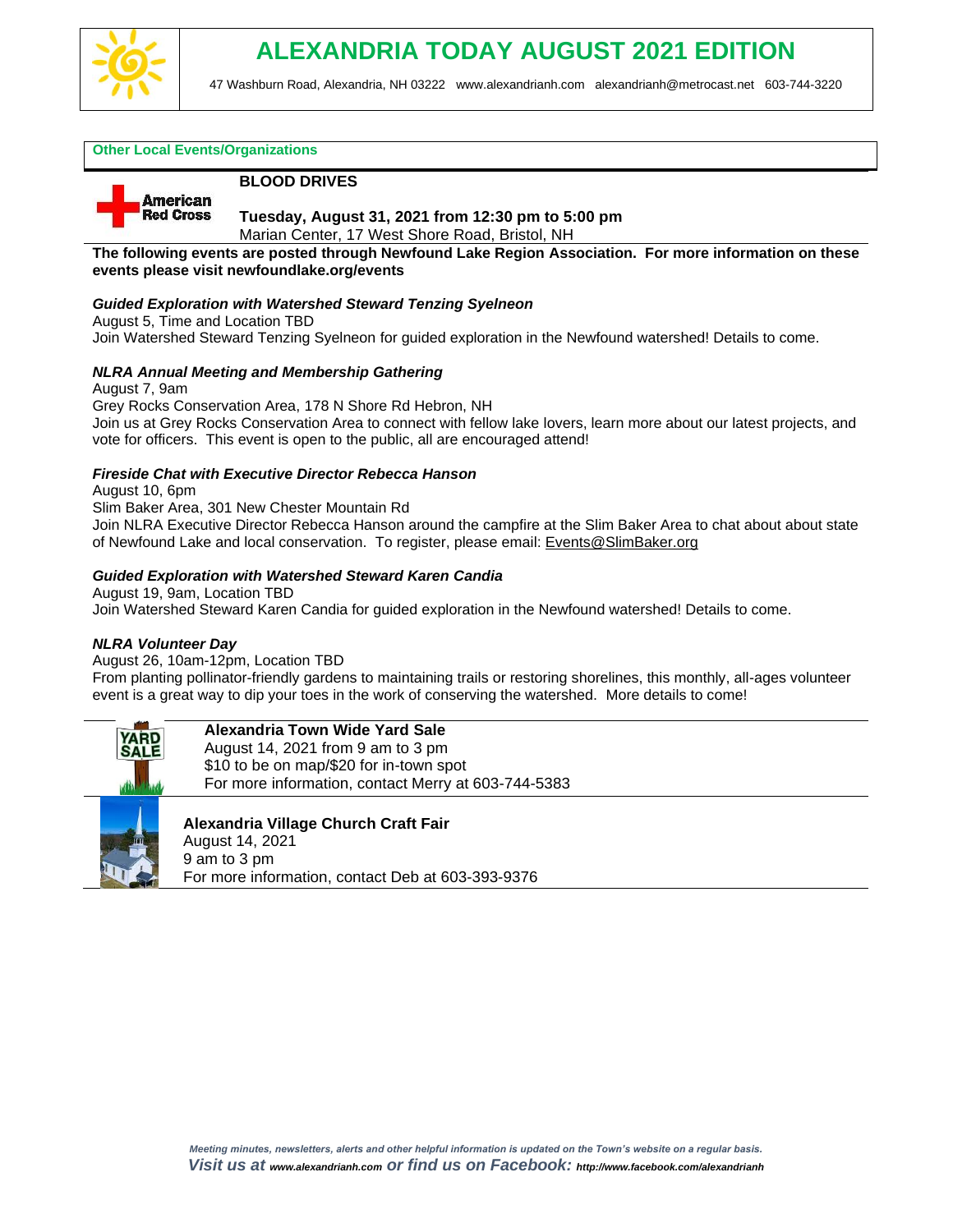

| Selectmen's Office - 744-3220           | <b>Transfer Station</b>                    | Highway Department - 744-6516                                                 |
|-----------------------------------------|--------------------------------------------|-------------------------------------------------------------------------------|
| Monday: 8 am to 4 pm                    | Monday: 8 am to 4 pm                       | Paul Sirard, Road Agent                                                       |
| Tuesday: 8 am to 4 pm                   | Wednesday: 8 am to 4 pm                    |                                                                               |
| Wednesday: 8 am to 4 pm                 | Saturday: 8 am to 4 pm                     | Planning Board - 744-8986                                                     |
| Thursday: 8 am to 4 pm                  | *Must arrive 15 minutes prior to posted    | Deliberative Meetings: 3 <sup>rd</sup> Wednesday of each                      |
| Friday: CLOSED                          | closing time*                              | month at 6:00 pm                                                              |
| Town Clerk/ Tax Collector - 744-3288    |                                            | Open 1 hour prior to meeting.<br>Items to be included on the agenda must be   |
| Monday: 9 am to 4 pm                    | Police Department 744-6650                 |                                                                               |
| Tuesday: 9 am to 7 pm                   | <b>Chief David Suckling</b>                | received 21 days prior to the meeting.                                        |
| Wednesday: 9 am to 4 pm                 | When dispatcher picks up, give dispatcher  |                                                                               |
| Thursday: 9 am to 4 pm                  | your message. They will page an officer    | <b>Conservation Commission</b>                                                |
| Friday: CLOSED                          | on the radio. Cell phones are not reliable | To contact the Conservation Commission:<br>e-mail: alexandrianh@metrocast.net |
|                                         | locally.<br>Office Hours:                  | Phone: 603-744-3220                                                           |
|                                         | Tuesday & Wednesday 8 am to 2 pm           | 47 Washburn Road<br>Mail:                                                     |
|                                         |                                            | Alexandria, NH 03222                                                          |
|                                         |                                            |                                                                               |
| <b>BURN PERMITS</b>                     | Before burning, please check the           |                                                                               |
| Burn permits can now be                 | daily predicted fire danger.               |                                                                               |
| obtained online -                       |                                            | ALEXANDRIA FIRE DEPARTMENT                                                    |
|                                         | <b>Visit</b>                               | PHONE: (603) 530-2229                                                         |
| http://www.nhfirepermit.com/            | www.nhdfl.org/Community/Daily-             | FAX: (603) 744-3165                                                           |
| All categories of burn permits are also | <b>Fire-Danger</b>                         | Emergency: 911                                                                |
| available in the Selectmen's Office     |                                            | fire@alexandrianh.com                                                         |
| during normal business hours.           | The daily fire danger rating may           |                                                                               |
|                                         | also be obtained by calling the            |                                                                               |
|                                         | <b>Division of Forests and Lands</b>       |                                                                               |
|                                         | wildfire information line (toll free):     |                                                                               |
|                                         | 1-866-NH-FIRES (866-643-4737)              |                                                                               |

### **UPCOMING MEETINGS:**

*\*Please check website for up-to-date meeting schedule – These meeting dates and time may change due to the ongoing concerns with COVID-19. Meetings will always be available to the public and we will be making efforts to have the meetings live streamed. Please also email [alexandrianh@metrocast.net](mailto:alexandrianh@metrocast.net) with any questions or concerns you would like included in the public meeting.\**

| Tuesday, August 3, 2021:    | Selectmen's Meeting at 6:00 pm                                                    |
|-----------------------------|-----------------------------------------------------------------------------------|
| Tuesday, August 17, 2021:   | Selectmen's Meeting at 6:00 pm                                                    |
| Wednesday, August 18, 2021: | Planning Board Meeting at 6:00 pm                                                 |
| Wednesday, August 25, 2021: | Conservation Commission Meeting at 6:30 pm at Alexandria Village School, 44 Mount |
|                             | Cardigan Road                                                                     |
| Tuesday, August 31, 2021:   | Selectmen's Meeting at 6:00 pm                                                    |

*All meetings are held in the Conference Room at the Municipal Building (47 Washburn Road) and open to the public unless otherwise noted. Selectmen: All appointments and agenda items for Selectmen's meetings must be submitted to the Selectmen's Office by 4:00 pm the Thursday before the meeting. The Selectmen hold work sessions as needed at 5:00 pm prior to the meetings.*

*Planning Board: Items to be included on the agenda must be received 21 days prior to the meeting. Selectmen's Meetings can be viewed on Atlantic Broadband Channel 24 on Mondays at 8pm, Wednesdays at 9 am, and Saturdays at 3 pm.*